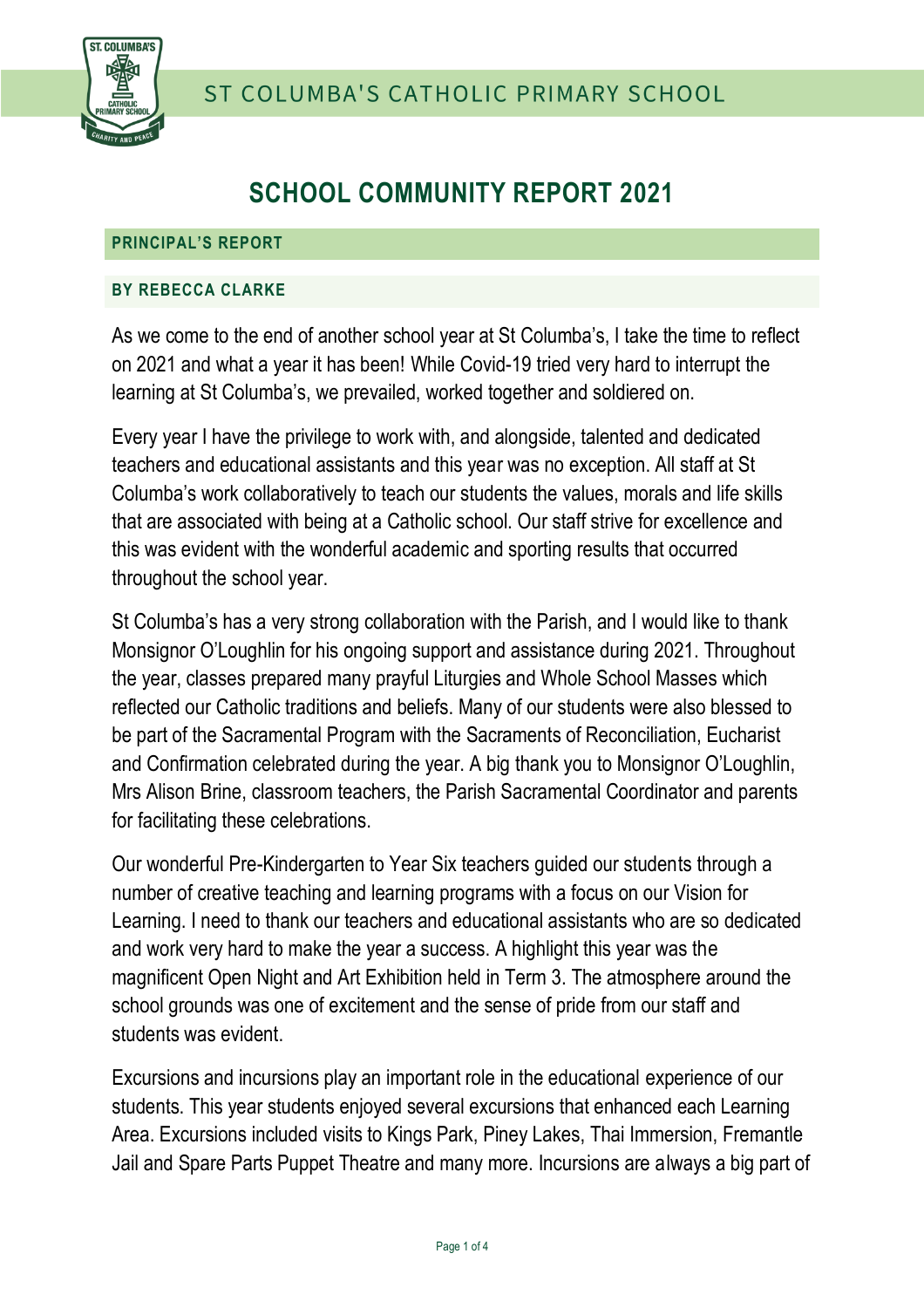our learning and we had the honour of hosting EduDance, Scitech, Constable Care and 24:7 Retreat Team. Our students are extremely blessed to have passionate and creative teachers who spend hours planning and organising these great learning experiences. The much-anticipated Year Six Camp and Year Five Zoo Camp are just other examples of the fantastic opportunities on offer at St Columba's.

It was a pleasure to see our students proudly represent St Columba's in the community. This year, selected students were invited to take part in a number of academic extension programs such as Robocup, Academic Day, Tournament of Minds, City of South Perth Speak with Confidence and Regional Spelling Bee, to showcase their talents to the wider community. Thank you to Mr Leigh Chatt and Mrs Kate Wilkes for coordinating these events. In Term 3, all classes participated in the Catholic Performing Arts Festival presenting outstanding performances under the guidance of Mrs Louise McDonald and classroom teachers. Well done to everyone involved in these activities including our teachers who assisted students to attend these events. Finally, a number of students participated in the CAPSS Carnivals including swimming, athletics and cross country. Thank you to Mr Leigh Chatt for his dedication towards the CAPSS program.

The School Advisory Council, led by Natalie Low, has been busy behind the scenes working through the School's Strategic Plan. They have ensured that our school finances are sound and that maintenance projects are completed. The installation of Solar Panels and the Kindergarten Playground have been major projects throughout the year and will be a continued focus for 2022. To those stepping down from the School Advisory Council, I thank you for your time and dedication to our school.

Our dedicated P&F committee have been in full swing with a large number of fundraising and 'friendraising' activities organised throughout the year. The Welcome Back Picnic, Disco, Retro Bingo and St Columba's Christmas Fair were highlights of the year. Additionally, the very well organised and supported Mother's Day Breakfast, Father's Day Breakfast and Grandparent Morning Tea demonstrated the fantastic work that the P&F does for our school. Thank you to our P&F President, Lara Tulett, and her team for their support and generosity that simply enhances the wonderful community spirit at St Columba's. I wish all those that are not continuing on as members of the P&F all the best and thank you for your hard work.

At the end of 2021, a number of staff will be taking leave to start (or continue) a family and I wish them all the best as the next exciting chapter of their lives begin. On top of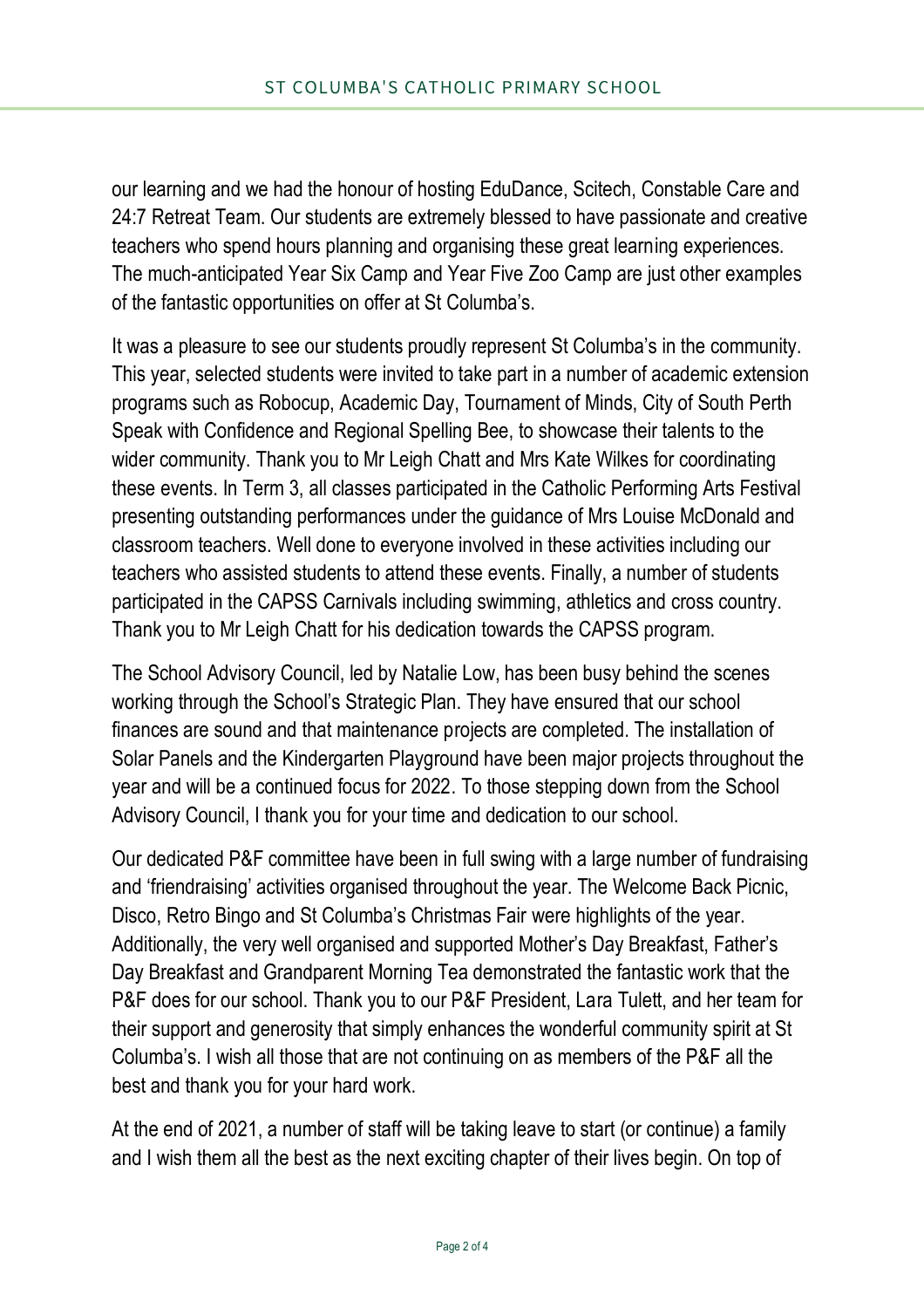that we have a number of long-standing staff members who are leaving our community. Special mention must go to Mrs Lorraine Jenaway who is retiring after a long-standing association with St Columba's. I wish them well with their future careers and thank them for the support and dedication they have given to St Columba's over the years. You will be missed! I would also like to formally welcome Mr Jesse Yock to our Leadership Team for 2022.

Finally, I farewell this remarkable school community and take this opportunity to thank staff, students and parents for the support that you have given me throughout 2021. It has been an absolute pleasure to lead this amazing school community for the past year and I wish each and every one of you continued success in the future.

## **SCHOOL ADVISORY COUNCIL CHAIR REPORT**

### **NATALIE LOW**

What a year 2021 has been. The beginning of 2021 led by Mrs Rebecca Clarke, saw St Columba's navigate through the ongoing impact of COVID-19. Fortunately, the impacts of snap lockdowns and restrictions did not impact the teachers and the children significantly and the school community were able to continue to enjoy majority of the school year with little interruptions.

This year has seen a continuation in stability and growth in our school community, with a number of significant projects being fulfilled this year. We have seen the new multipurpose classroom being utilised, along with significant renovations and upgrades in our early learning years area. These renovations and upgrades will continue into next year, which we anticipate will be completed in early 2022. We also saw our Pre-Primary students enjoying the benefit of the new nature playground, with special thanks going to the Parents and Friends of St Columba's who have supported the school and funded this.

As 2021 draws to a close, I would like to thank all the members of the School Advisory Council for their time and commitment in serving together. However, the School Advisory Council would not be the same without the ongoing support and trust of Monsignor O'Loughlin, Mrs Clarke, the school staff, the P&F committee and the school community. On behalf of the School Advisory Council we would like to thank each and every one of you for another excellent year to ensure that we are committed to our